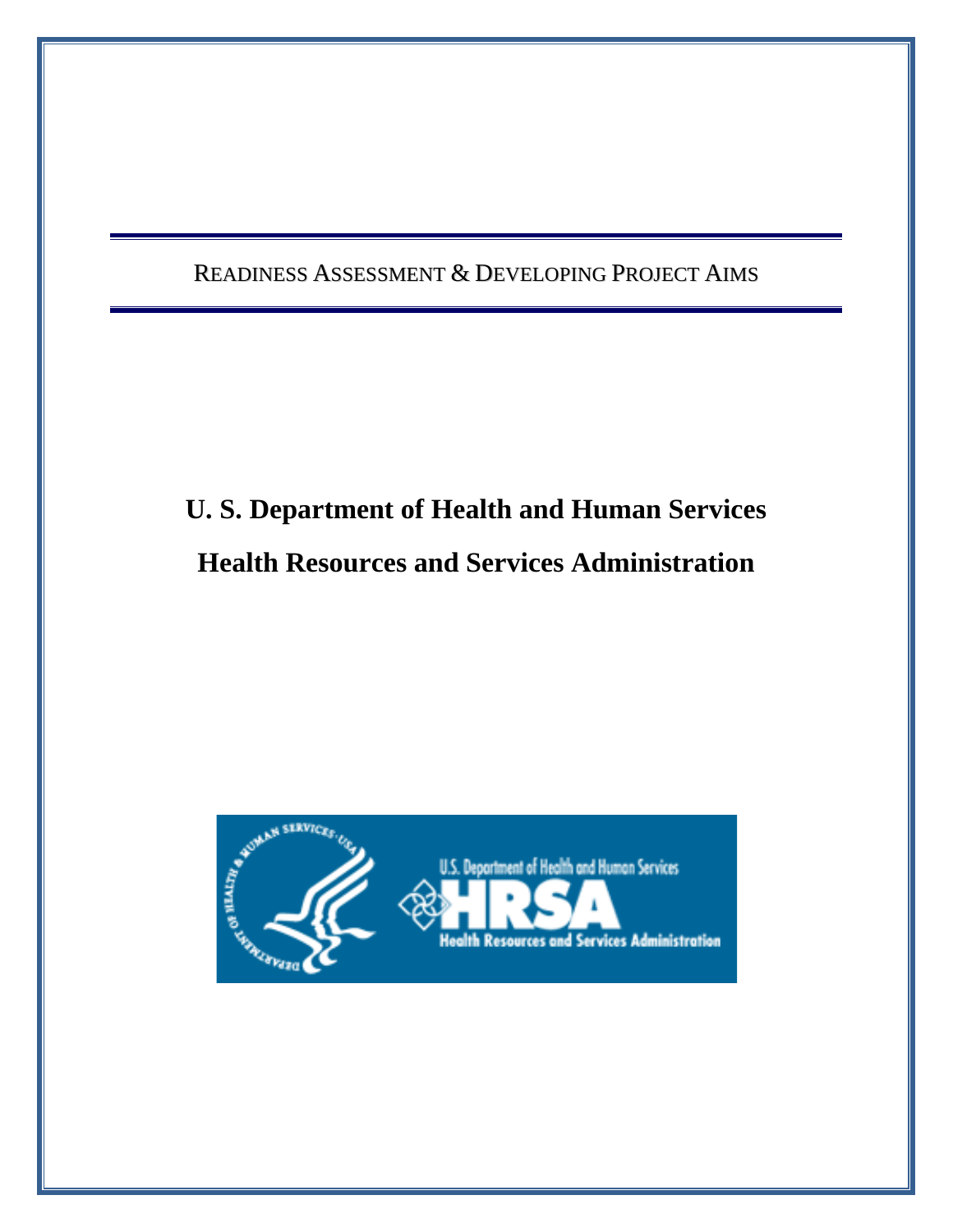### **Contents**

| READINESS ASSESSMENT & DEVELOPING PROJECT AIMS |  |
|------------------------------------------------|--|
|                                                |  |
|                                                |  |
|                                                |  |
|                                                |  |
|                                                |  |
|                                                |  |
|                                                |  |
|                                                |  |
|                                                |  |
|                                                |  |
|                                                |  |
|                                                |  |
|                                                |  |
|                                                |  |
|                                                |  |
|                                                |  |
|                                                |  |
|                                                |  |
|                                                |  |
|                                                |  |
|                                                |  |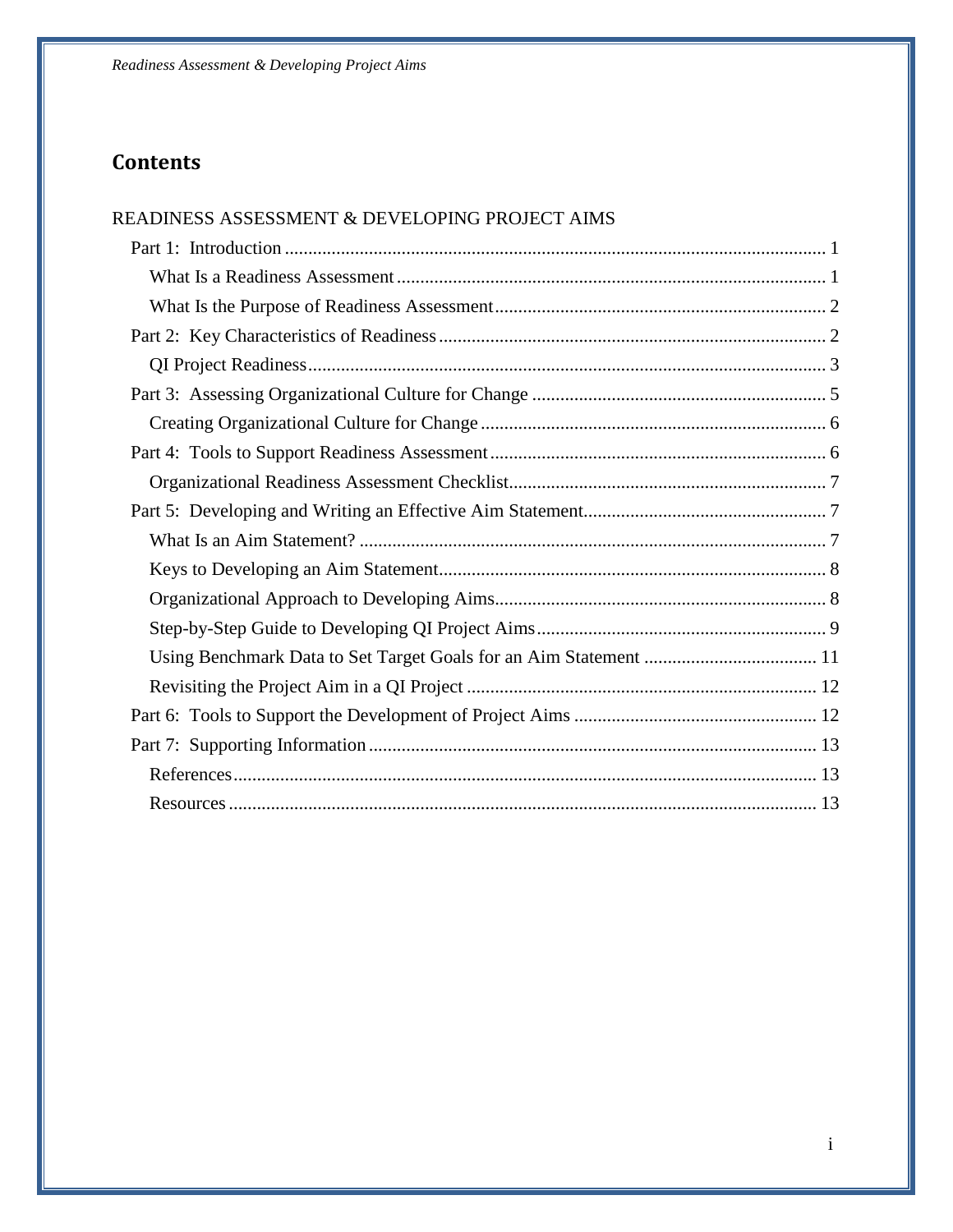# **READINESS ASSESSMENT & DEVELOPING PROJECT AIMS**

The goals of this module are to define readiness assessment and its purpose in an organization's overarching quality improvement (QI) program. The module drills down to provide details of readiness assessment methods and characteristics when an organization prepares to embark on a new QI project under the broader umbrella of the QI program. The module also walks through the next steps after an organization completes its readiness assessment and is prepared to initiate a QI project, which involves development of its project aim statement.

# <span id="page-2-0"></span>**Part 1: Introduction**

 assess its readiness to implement process and system changes. Likewise, the organizational Many health care organizations understand that, in order to reduce health disparities and improve the quality of care, changes in health care delivery are often required. However, before initiating a *QI project*, such as, improving diabetes, hypertension, or cycle time, an organization needs to leadership should be evaluated based on its ability to develop and implement an overall *QI Program*. An important first step when embarking on a quality improvement journey includes a *readiness assessment*.

#### <span id="page-2-1"></span>**What Is a Readiness Assessment**

 organizational context. Furthermore, through the identification of the *gaps* within the existing organization, the readiness assessment affords the opportunity to remedy these gaps either before, or as part of, the implementation plan. (1) There are two levels of readiness assessment— Measuring readiness is a systematic analysis of an organization's ability to undertake a transformational process or change. A readiness assessment identifies the potential challenges that might arise when implementing new procedures, structures, and processes within a current *Organizational QI Program Readiness* and *QI Project Readiness*.

*Organizational QI Program Readiness* involves an assessment of the organization's readiness for change overall, its current infrastructure, and support. The readiness assessment also provides an opportunity for an organization to determine what is working well, what needs improvement, and how the organizational mission and vision tie into its goal for improvement. During a readiness assessment, the organization examines its current information technology (IT) structure, common revenue streams, and how decisions are made in the organization.

 improvement. It is also during this stage where an organization can take the opportunity to *QI Project Readiness* involves an assessment of the QI team's readiness for change, motivation for improvement, its team infrastructure, and leadership support. As with the QI program readiness assessment, the team is able to identify what is working well and opportunities for assess the current situation for data collection and analysis and how that relates to overall quality improvement goals.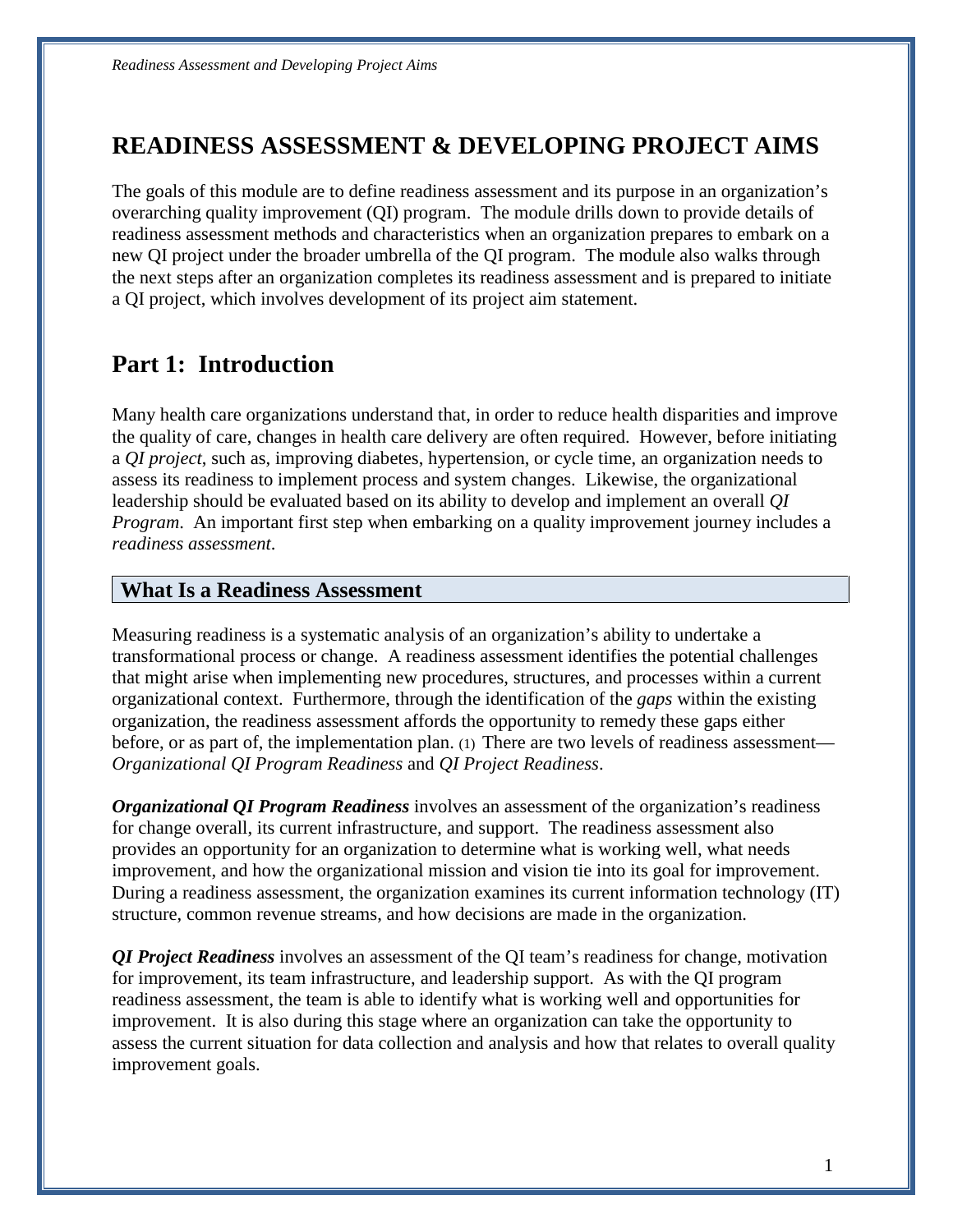organizational readiness assessment ensures that the QI team has the necessary resources to Both levels of readiness assessment are equally important; however, they will occur at different times and involve various levels within an organization. For example, a QI team should avoid assessing its readiness to begin a QI *project* focusing on diabetes if the overall organization has not conducted a readiness assessment to implement its organizational QI *program*. The overall move forward in developing a QI project focused on diabetes.

### <span id="page-3-0"></span>**What Is the Purpose of Readiness Assessment**

 The purpose of a readiness assessment is to determine if there are potential barriers to success and provide the *QI team* or organization the ability to overcome such barriers before beginning helping team members to bond, and affords them their first opportunity to work together as a project, prepares team members for the important work of improvement as they move forward. process helps to align an organization with success in its QI project. or spreading the QI project. Performing the readiness assessment also has the added benefit of team. Establishing this working relationship from the start, before their involvement in the QI The individuals who participate in the readiness process gain a full understanding of their defined barriers, and the processes needed to overcome these barriers. This part of the readiness

# <span id="page-3-1"></span>**Part 2: Key Characteristics of Readiness**

Certain readiness characteristics are associated with successful implementation of new processes or systems into an organization's current infrastructure. When present, these characteristics increase an organization's ability to achieve its desired goals and avoid the obstacles common to transformation efforts. An absence of any of these key characteristics indicates areas in which the organization is not ready to proceed with the implementation of a QI project or program. These gaps should be addressed by specific strategies as part of the implementation plan. (1)

## **QI Program Readiness**

#### *Organizational Readiness*

 program. Organizational readiness includes: The first readiness characteristic is *organizational readiness* to implement an overall QI

- High levels of executive commitment to the quality improvement initiative from key decision-makers
- improvement requires • An understanding of the financial investment and time commitment that quality
- Consensus throughout the organization that the quality improvement initiative is aligned with:
	- o Organizational goals
	- o Physicians and clinicians who support the initiative and understand its value
	- $\circ$  Clinicians who enjoy a collaborative working environment(1)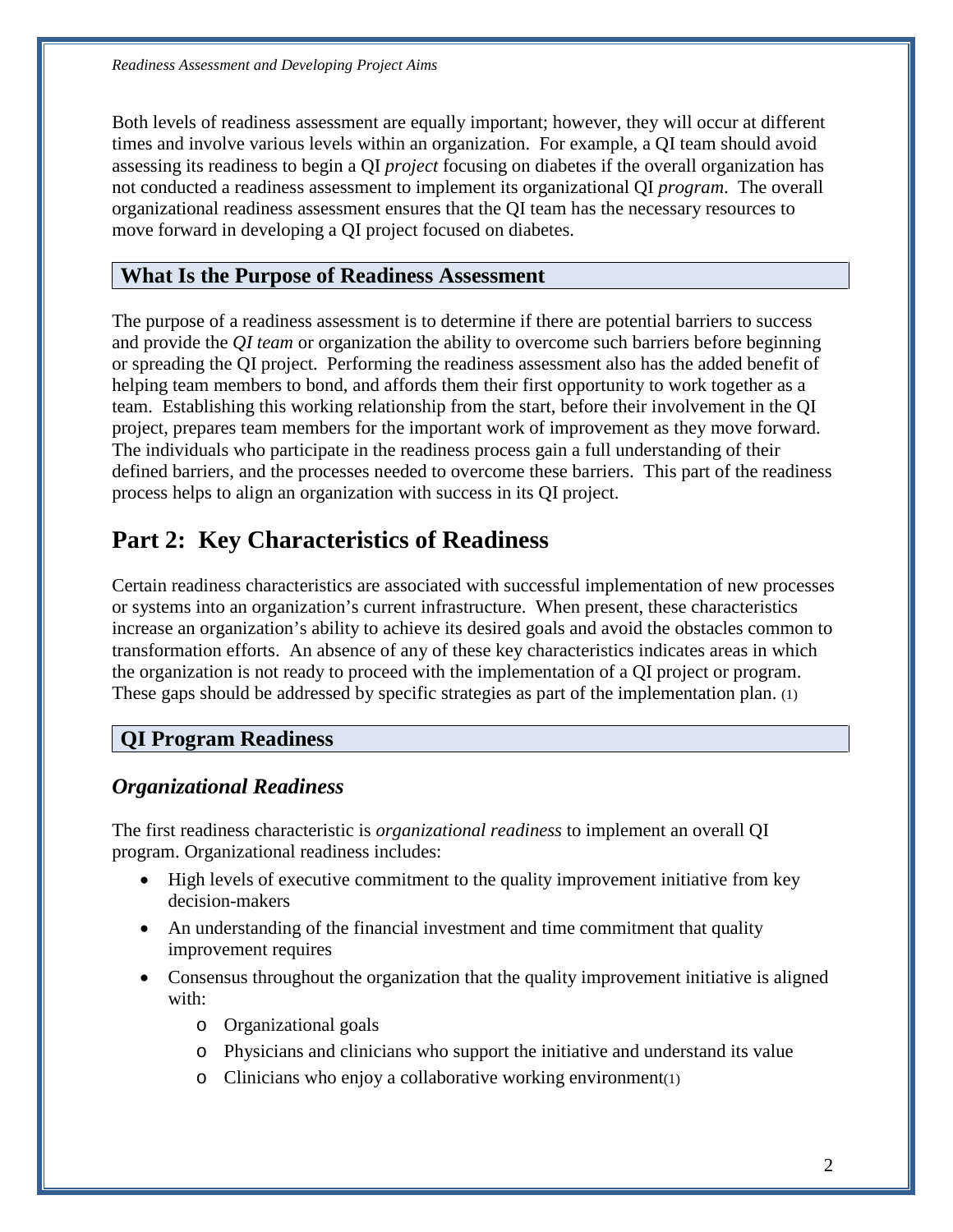## *Staff Characteristics*

 The second readiness characteristic of organizational QI program readiness is *staff*  Assessing the provider's adoption may include: *characteristics*. A critical staff characteristic is the provider's adoption of the QI initiative.

- The provider's belief that it is relatively easy to care for patients at the facility and the improvement strategy will improve this experience
- The relationship between the provider and the organization's administration and other clinicians is open and collaborative
- The provider actively participates in initiatives that promote evidenced-based and leading clinical practices
- The provider is willing to assume a leadership role while implementing an integrated care system by taking responsibility for key objectives and helping to promote the system to other providers within the organization(1)

### *Resource Readiness*

 QI initiative. This assessment evaluates if health care decision makers are knowledgeable about The third characteristic is *resource readiness*, which is the organization's ability to support the the type and availability of organizational resources required for initial implementation of a QI initiative, as well as ongoing support for quality improvement. Resource readiness encompasses a wide range of assets, such as, money, space, technology, availability of training, supervisors, and sometimes consultation services. (2)

## <span id="page-4-0"></span>**QI Project Readiness**

 motivated and prepared for change. Assessing readiness before undertaking a QI project includes the following evaluations: As with readiness assessment for a QI program, there are certain characteristics associated with readiness to embark on a QI project. An organization seeking to improve care must be

# *Leadership*

 (CEO), chief operations officer (COO), medical director, nursing director, and business manager. An assessment of leadership is to determine if they identified the QI project as a priority, whether it is a clinical condition or process specific. Leadership in the organization is generally the executive that is engaged in the change process. The ideal leader, often referred to as the *senior leader*, has ultimate authority to allocate time and resources needed to achieve the project's aims. In addition, this individual has administrative authority over all areas affected by changes the team will test, and he or she will champion the spread of successful changes throughout the organization. Senior leadership generally consists of the chief executive officer

The leadership group has the power to decide whether the project is undertaken or not. They are responsible for targeting goals, supporting changes and removing obstacles, communicating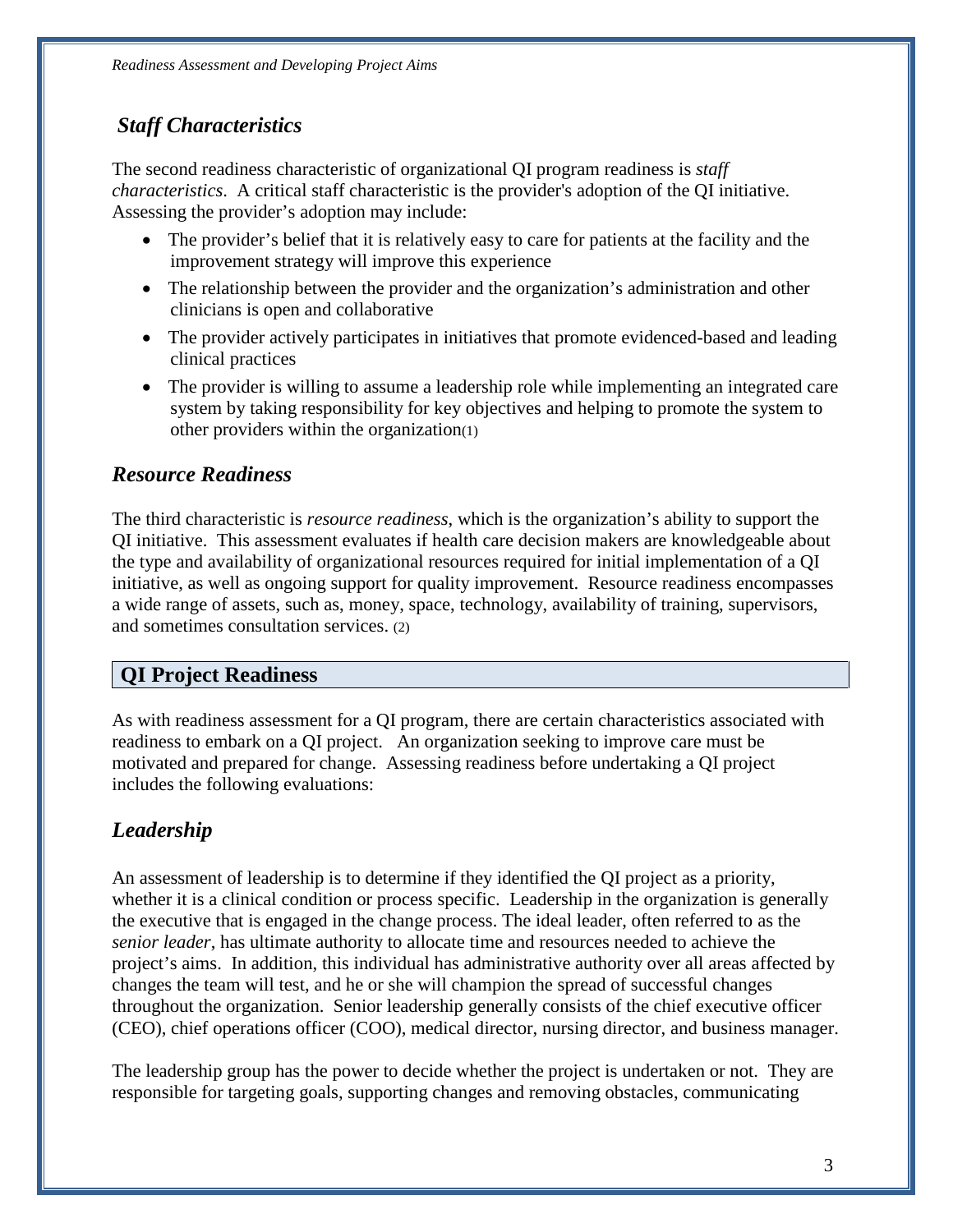leader's primary responsibility is to lead the organization toward high performance goals. A team with senior leadership assistance can significantly improve the quality and cost of care that changes and priorities to the health care staff and governing board, chartering the team, and providing support and resources to ensure success. They direct the "spread of improvement changes" throughout the organization, integrating them into their entire system of care. A senior an organization delivers. (3)

# *The QI Team*

 Creation of a quality-oriented team or *micro-system* is associated with quality, and an effective team is associated with higher quality care. (4) A team is a group of people who work together to achieve a common purpose and are mutually accountable to each other. The QI team is often responsible for developing the project *aim*. In addition to leadership, the QI team is also a focus for generating change in an organization.

 A multidisciplinary QI team is typically tasked to carry out the QI work as determined by the project aim. Putting together the right team helps guide the change in the right direction. An Characteristics of team members include visibility and credibility in the organization, expertise relevant to the proposed change, and a leader to help drive the change. (5) effective team includes individuals with clinical, management, technical, and leadership skills.

It should be noted that a team is useful and effective for quality improvement, but its impact can be limited without leadership championing the cause. A more advanced discussion on forming an improvement team can be found in the **Improvement Team** module.

#### *Readiness for Data Collection, Measurement and Management*

 measure data, as well as, what to do next after the data is collected. A few key considerations Effective measurement is the cornerstone of successful improvement; therefore, it stands to reason that assessing the QI team's ability to collect, measure, and manage data is a critical component to evaluate before beginning a QI project. As a QI team determines readiness for initiating a QI project, consideration is given to the readiness of the QI team to collect and when assessing the readiness for the team to manage data are listed below:

- Has the organization identified and prioritized its desired results?
- Is there an established means to measure progress toward those results or can it be created?
- Is there a process for tracking and measuring progress toward its desired results, which includes effective means to display data?
- can exchange and provide ongoing feedback? • Is there a communication plan where individuals working to achieve the desired results
- Is there an established plan to periodically review progress?
- Is there a process to intervene when needed as a means to improve progress?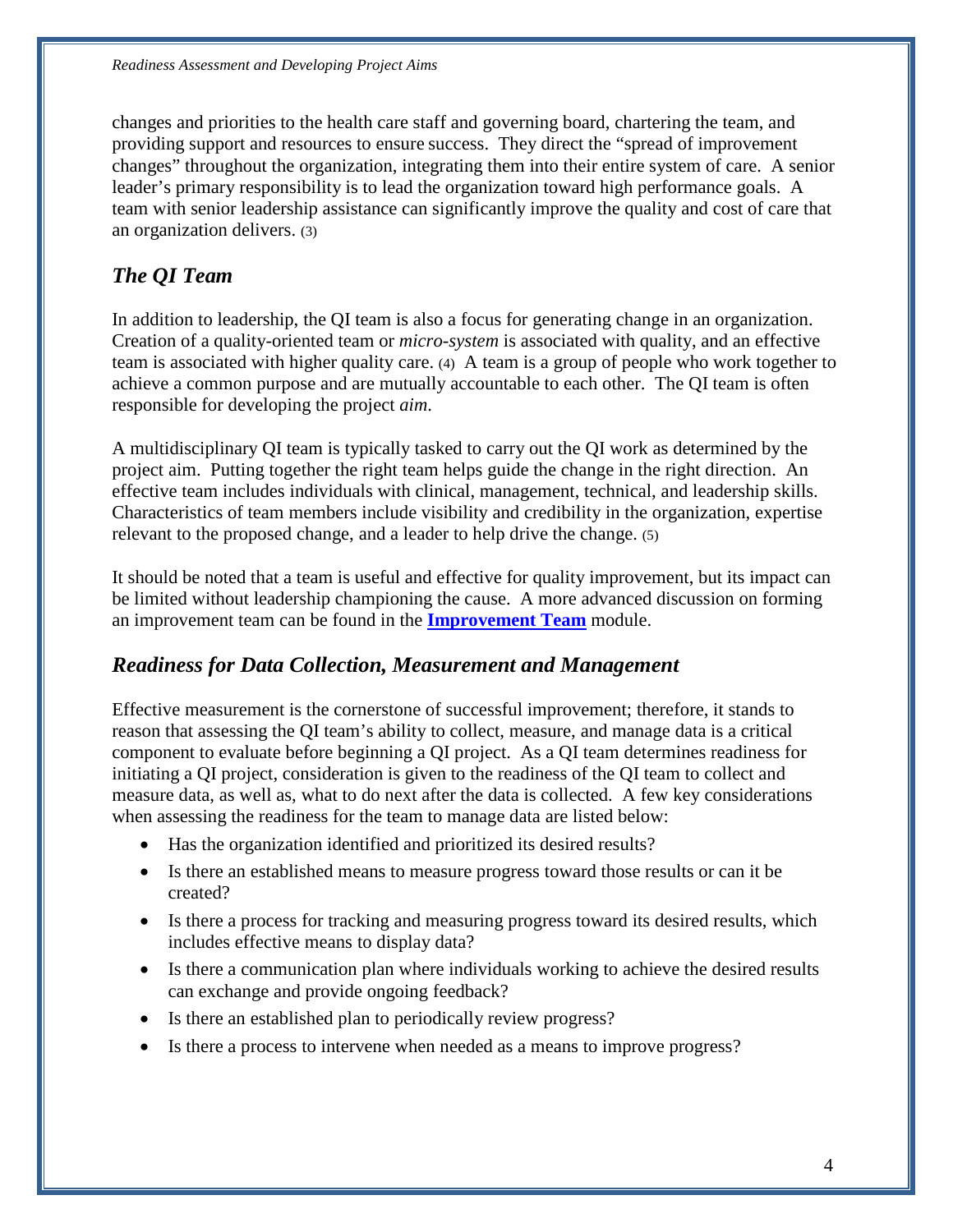Measurement does not have to be difficult or time consuming. The key is to select the right measurements, so the QI team can see results quickly and adapt interventions accordingly, which places less strain on resources and more focus on outcomes. It is equally important to incorporate data collection into the daily work of staff, instead of making it a separate project. This aids timely, relevant collection of data, and reduces stress by making measurement something that is "easy" to do. An organization should create or adopt data collection forms that include only the information needed and are easy to fill out. When integrating measurement into a staff member's role, an organization should develop a contingency plan for ongoing data collection should that person become unavailable.(6)

 Organizations that adopted change successfully used a set of performance indicators with a plan to ensure organizational investments in IT are appropriate and provide the highest return possible. When using well-balanced performance indicators with IT management, they can: to test and implement them. Organizational leadership also devoted support to appropriate IT that best applied to their organizational needs. When preparing to measure change, it is important

- Increase the certainty that a change will result in an improvement
- Demonstrate improvement or lags in improvement over time
- Align organizational goals and objectives with measures
- Communicate the value of IT and quality

 the principles of the Model for Improvement or other quality improvement models are helpful for Health IT or HIT is an important aspect for an organization to achieve its desired aim. Applying an organization to use when assessing readiness. (7)

For additional information on data collection and measurement, including tools to support a QI team in this process, can be found in the **Managing Data for Performance Improvement**  module.

# <span id="page-6-0"></span>**Part 3: Assessing Organizational Culture for Change**

 in the literature to various aspects of organizational performance, such as: financial quality of services in a health care organization. For example, studies relate nursing care to Organizational culture is the term used to describe shared beliefs, perceptions, and expectations of individuals within an organization. Because of its shared nature and implicit understanding of organizational norms and values, culture can have a dramatic effect on an organization's efforts to change specific procedures or processes. For better or worse, organizational culture affects any effort to implement change. Characteristics of organizational culture have also been linked performance, customer and employee satisfaction, and innovation. In the health care environment, organizational culture has been associated with several elements of organizational experience that contribute to quality, such as, patient care, employee job satisfaction, and patient safety. Studies have demonstrated that improving the work climate significantly improved the organizational culture and quality. For instance, hospitals known to be "good places to work" have a lower Medicare mortality rate.(4)

A supportive organizational culture is often cited as a key component of successful quality improvement initiatives in a variety of industries, including health care. Organizational culture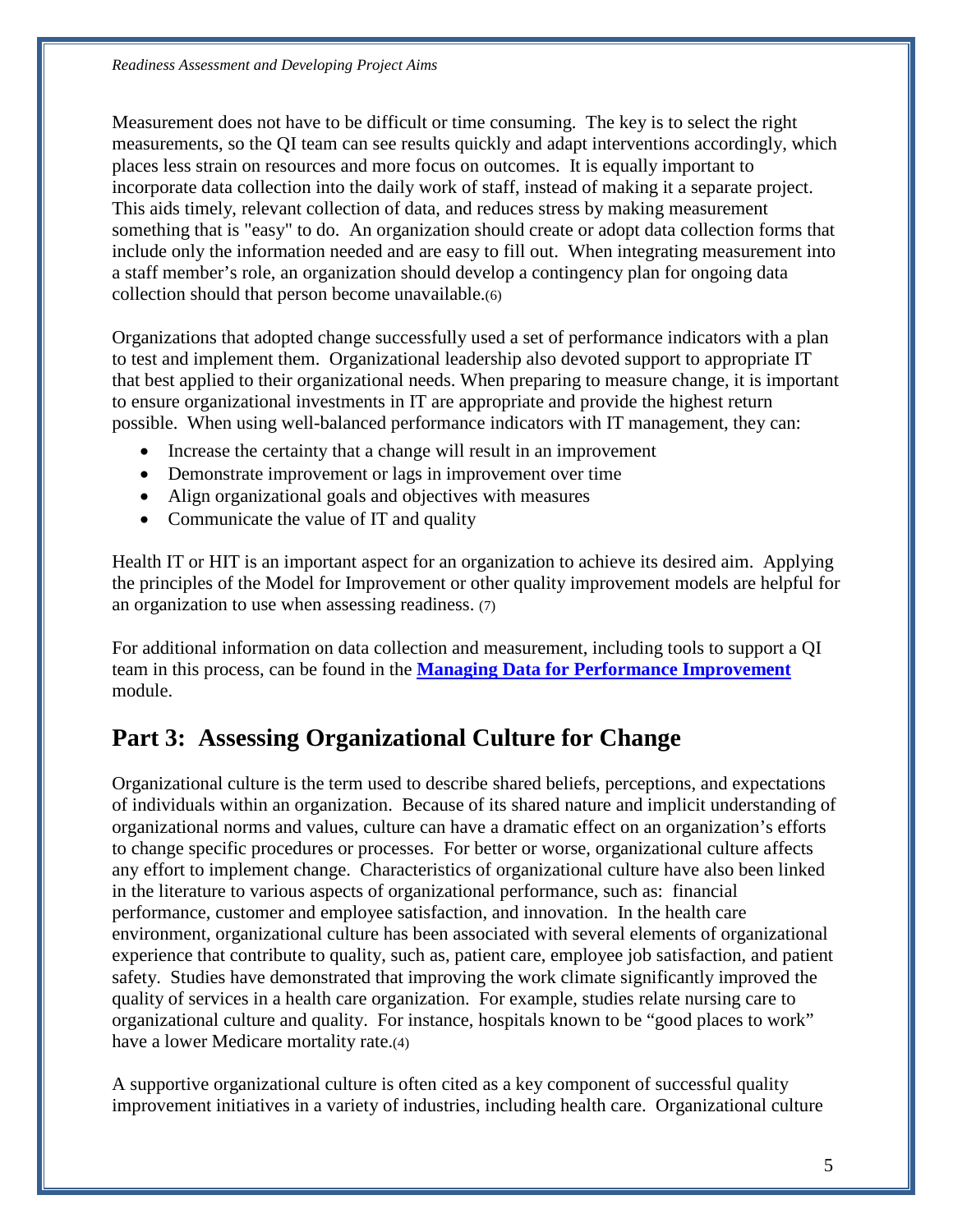is related to an organization's ability to adapt to rapidly changing business demands, to remain competitive, and to sustain high levels of performance. Such models portray organizational culture as central to the operation and function of the organization, providing a shared vision that can serve as an effective guide to appropriate and goal-directed behaviors. This vision places workers within a consistent framework that sets the stage for the quality improvement as envisioned in the Institute of Medicine report, *[Crossing the Quality Chasm](http://www.iom.edu/Reports/2001/Crossing-the-Quality-Chasm-A-New-Health-System-for-the-21st-Century.aspx)* (2001).

#### <span id="page-7-0"></span>**Creating Organizational Culture for Change**

 culture change. However, certain programs do address aspects of culture that may be changed. Although certain qualities of organizational culture are associated with positive performance, improvement is not simply a matter of having an organization adopt the "right" culture. The organization seeking optimal performance must work with its own management team and staff to create a culture to achieve superior performance. There is no single formula for achieving such

 learning, and overall quality of performance. There are a number of methods for promoting a Organizational culture is related to quality in general and quality healthcare. Organizational culture affects several organizational dimensions, including job satisfaction, attention to error, quality culture, but they all start with leadership embracing the promotion of quality through the articulation of the organization's mission and vision, engagement of people throughout the organization in quality, and attention to learning.

# <span id="page-7-1"></span>**Part 4: Tools to Support Readiness Assessment**

Building common knowledge in the organization around quality and assessing the organizational practice for the improvement journey starts with having insight into an organization's structure and function. There are number of tools available for assessing organizational readiness to change; however, two common tools used for assessing organizational readiness for change are the *Assessment of Chronic Illness Care* and a *Readiness Assessment Check List*.

 The *[Assessment of Chronic Illness Care](http://www.improvingchroniccare.org/downloads/acic_v3.0.pdf)* (ACIC), developed by the MaColl Institute for Healthcare Innovation, is a tool intended for use by medical teams to: (1) identify areas for improvement in care for chronic illness before beginning quality improvement work, and (2) evaluate the level and nature of improvements made in response to quality improvement interventions..

 Additional tools that organizations have found helpful are listed in the chart below. While all tools will not necessarily work for every organization, the importance of assessing organizational readiness prior to undertaking an improvement project cannot be overstated.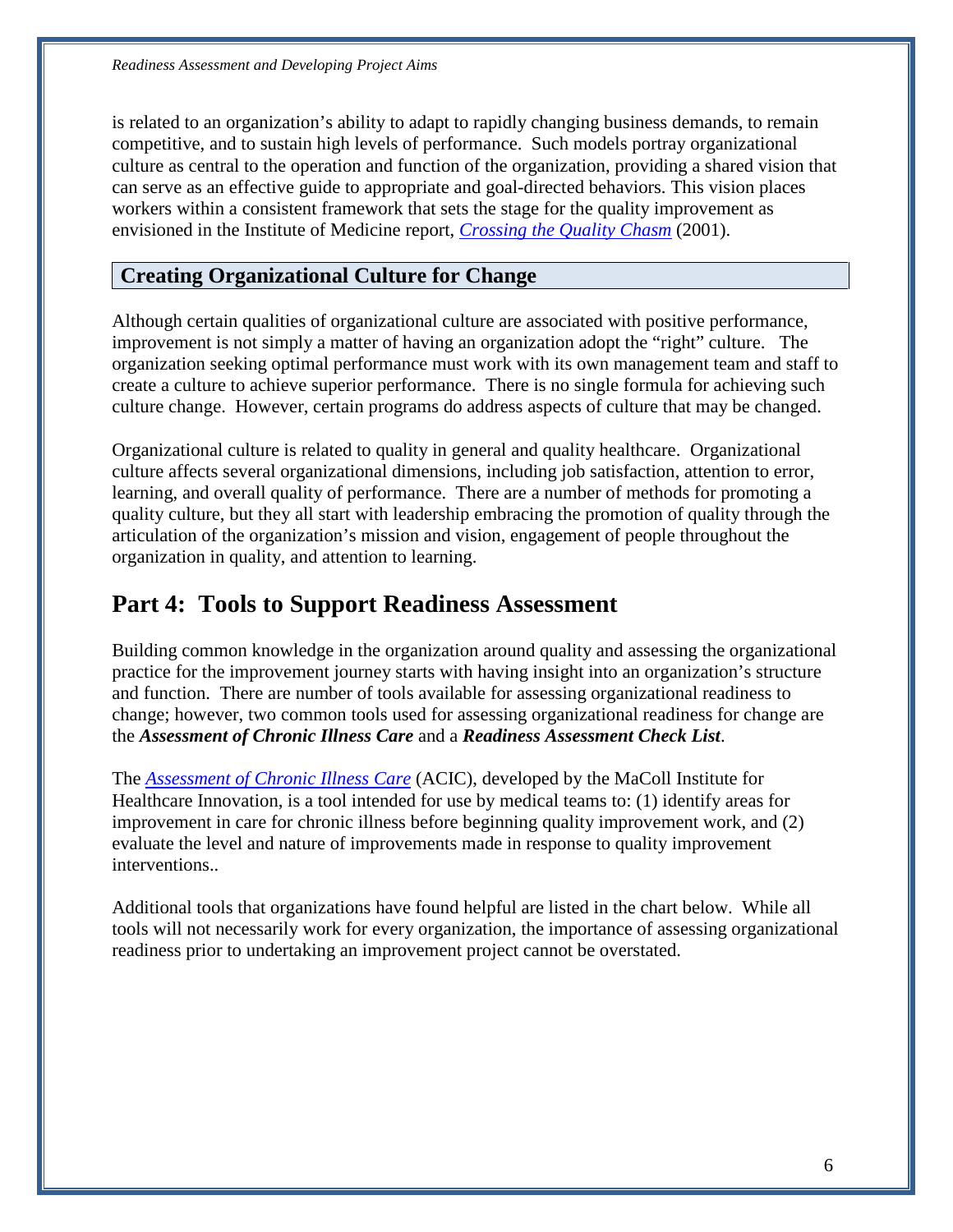<span id="page-8-0"></span>

| <b>Readiness Tool</b>                         | Link                                                      |
|-----------------------------------------------|-----------------------------------------------------------|
| Organizational Readiness Assessment Checklist | http://teamstepps.ahrq.gov/ahrqchecklist.aspx             |
| The Patient Assessment of Care for Chronic    | http://www.improvingchroniccare.org/index.php?p=PACIC     |
| Conditions (PACIC)                            | $Surve\&s=36$                                             |
| Assessment of Chronic Illness Care            | http://www.improvingchroniccare.org/index.php?p=Versions  |
|                                               | $&=297$                                                   |
| Patient-Centered Medical Home Assessment      | http://www.qhmedicalhome.org/safety-net/upload/PCMH-      |
|                                               | A SNMHI 080410.pdf                                        |
| <b>Integrated Care Readiness</b>              | http://careintegra.net/files/Readiness%20Assessment.pdf   |
| Spread Site Assessing Adaptability            | http://www.healthcarecommunities.org/SearchResult.aspx?se |
|                                               | archtext=Assessing%20Readiness%20for%20Spread%20Lo        |
|                                               | ng%20Form%20February%202008                               |

|  | <b>Table 4.1: Organizational Readiness Assessment Tools</b> |  |  |  |
|--|-------------------------------------------------------------|--|--|--|
|--|-------------------------------------------------------------|--|--|--|

# <span id="page-8-1"></span>**Part 5: Developing and Writing an Effective Aim Statement**

and the state of the state of the state of the state of the state of the state of the state of the state of th

 the team into misplaced priorities. An *aim statement* provides a QI team with a focused target or When a QI team decides to make an improvement, it often wants to dive into identifying issues and nominating fixes for the most prominent problems first. However, this jumpstart can lock a goal to achieve through its quality improvement work.

#### <span id="page-8-2"></span>**What Is an Aim Statement?**

 An aim statement is a written declaration of what an organization wants to accomplish. An improvement process.(8) It includes a numerical measure for a future target or goal and a specific effective aim contains measurable and time-sensitive parameters for the expected results of an period of time to achieve it. The statement should also define the specific population that will be affected. The following is an example of an aim statement for a hypothetical health center focusing on improving its breast cancer screening rates:

 *Laurel's practice and spread to Dr. Burt's practice beginning in month 13 or sooner, if possible. Over the next 12 months*, *we will redesign the care systems of Green Valley Family Health Center to ensure that 90 percent of women aged 40 to 69 years have been screened for breast cancer with mammography within the past two years. We will begin with women cared for by Dr.* 

 improvement effort by clearly describing the parameters of what the team wants to accomplish. Having an aim statement that all team members can agree upon helps to ensure the success of achieving the aim. The aim statement serves as a compass—it guides a QI team throughout the

 Since an aim statement is a specific declaration of what a QI team will focus on as it strives to improve a process or a system, the statement should include a few key elements:

- 1. It identifies the system to be improved and the specific population it serves.
- 2. It includes a numerical goal—preferably an ambitious "stretch" goal. [link to glossary])
- 3. It defines a specific time frame, e.g., by St. Patrick's Day or within 6 months.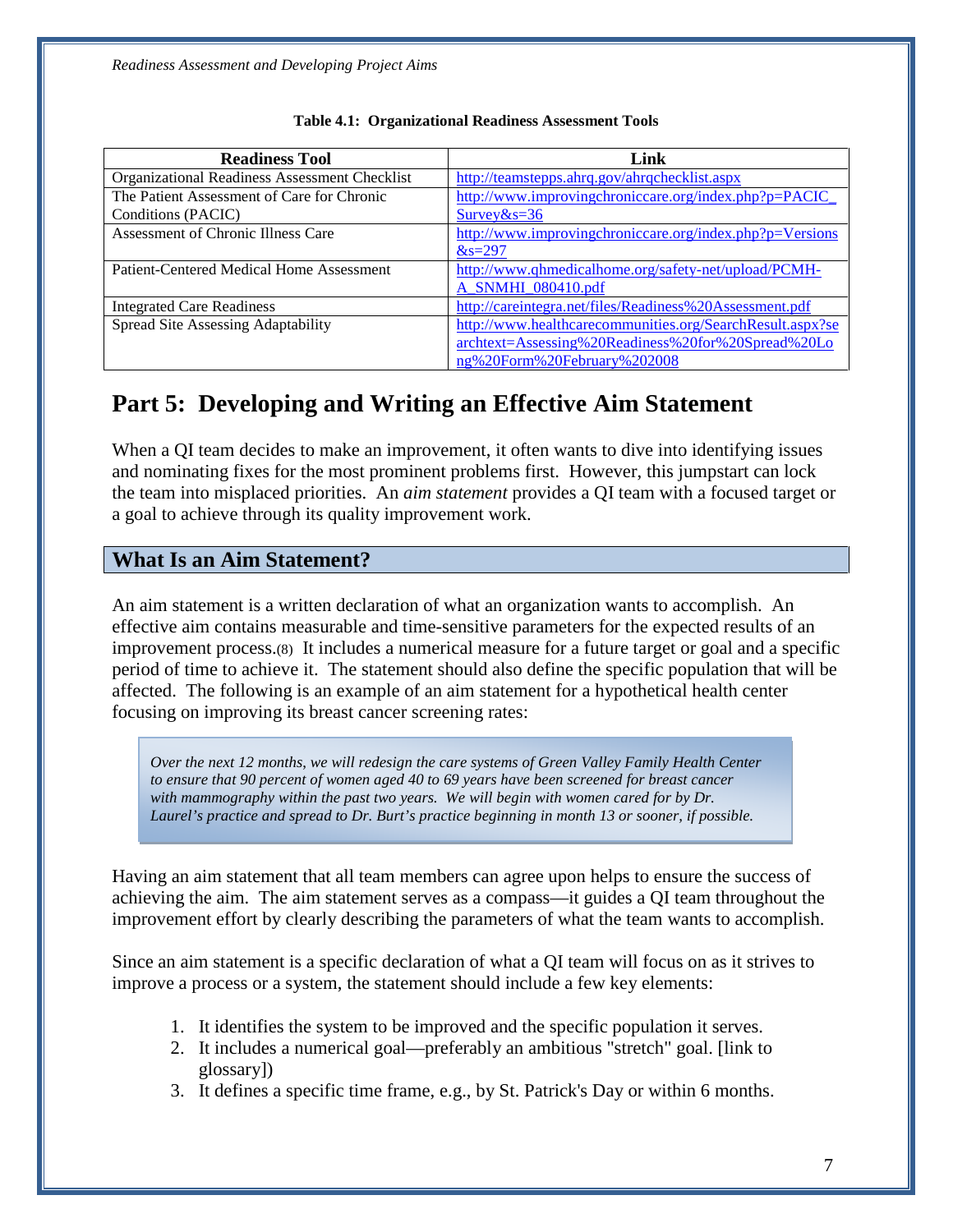#### <span id="page-9-0"></span>**Keys to Developing an Aim Statement**

### *Leadership*

 Engaged leadership is essential to developing the aim statement, because it is the leadership who leadership also ensures that the QI team has clear direction to develop the improvement cycle. In lessons learned from other QI teams, there is inherent risk when a team develops its aim can ensure that the change aligns with the organizational goals and mission. The engaged statement in isolation or without leadership direction.

### *The QI Team*

 Improvement teams who create effective aim statements usually *brainstorm* and conduct research as a team to identify real opportunities for improvement (i.e., patterns of service a QI team collects some data to check its hunches and ensure it is addressing a true opportunity for improvement. For instance, a team may not realize that access is an issue for its organization, opportunity for improvement is identified, an aim statement can be created to delineate what the delivery that create problems for patients and families) and decide which to address first. Often until it discovers a new prenatal patient took four weeks to schedule an appointment. Once an team will accomplish during its QI project. It should be noted that often a QI team assigned to focus on improvement also has input in developing an aim statement, but this is not always the case. Sometimes, an aim statement is developed outside of the QI team based on program requirements that entail improvement over time.

#### <span id="page-9-1"></span>**Organizational Approach to Developing Aims**

Often an organization uses the six *Institute of Medicine (IOM) Aims* to help identify goals and set the direction for the QI team to work on a specific issue. In 1999, IOM in Washington, DC, released, [To Err Is Human: Building a Safer Health System,](http://www.ihi.org/IHI/Topics/Improvement/ImprovementMethods/Literature/ToErrIsHuman.htm)[link] a report that brought much public attention to the crisis of patient safety in the United States. In 2001, the IOM issued a second report, [Crossing the Quality Chasm: A New Health System for the 21st Century,](http://www.ihi.org/IHI/Topics/Improvement/ImprovementMethods/Literature/CrossingtheQualityChasmANewHealthSystemforthe21stCentury.htm) [link]which outlines [six overarching "Aims for Improvement" for health care:](http://www.ihi.org/IHI/Topics/Improvement/ImprovementMethods/ImprovementStories/Across+the+Chasm+Six+Aims+for+Changing+the+Health+Care+System.htm) [link]

- 1. **Safe:** Avoid injuries to patients from the care that is intended to help them.
- 2. **Effective:** Match care to science; avoid overuse of ineffective care and underuse of effective care.
- 3. **Patient-centered:** Honor the individual and respect choice.
- 4. **Timely:** Reduce waiting for both patients and those who give care.
- 5. **Efficient:** Reduce waste.
- 6. **Equitable:** Close racial and ethnic gaps in health status.

Once the problem has been identified, an organization then begins the process of developing a QI project aim.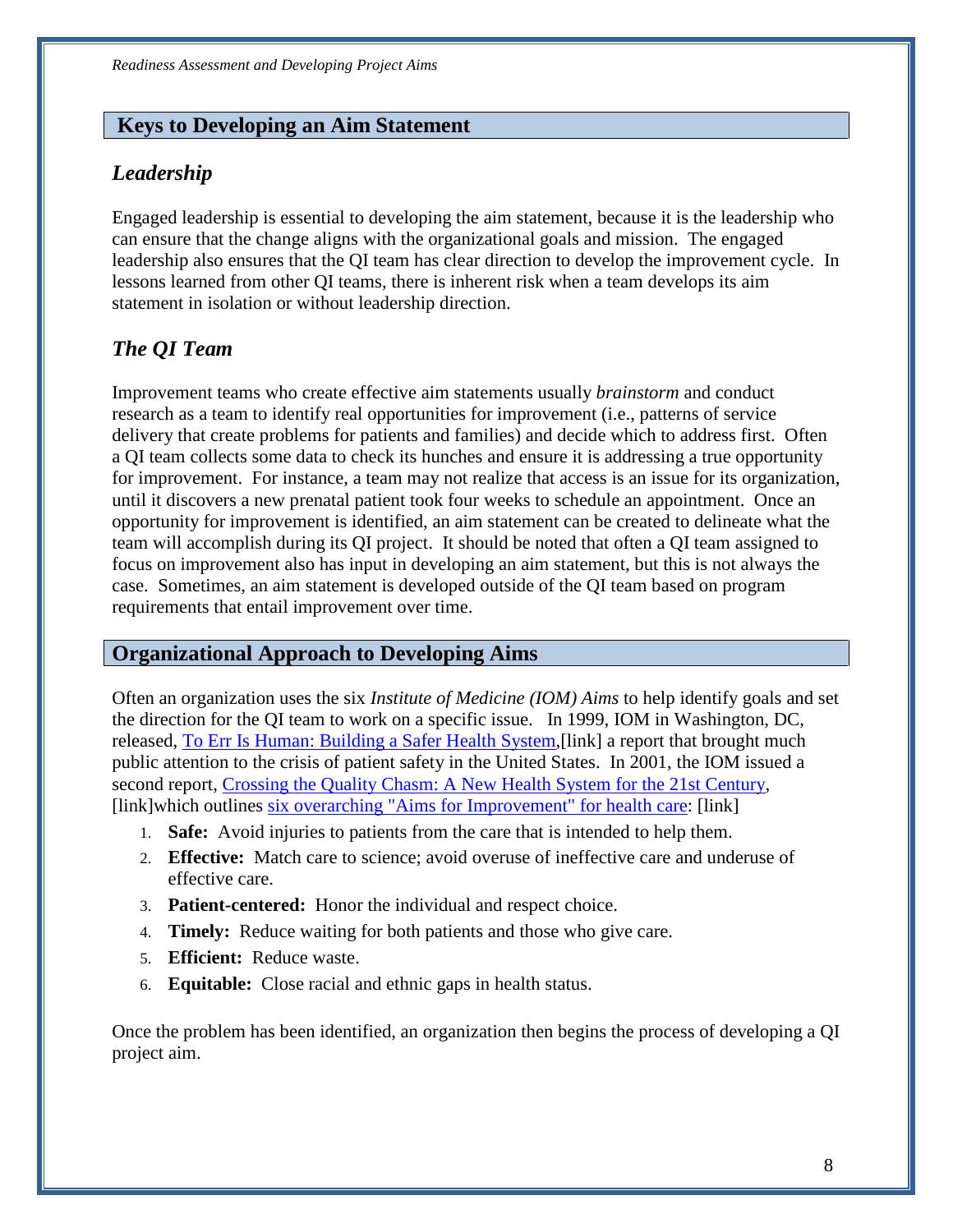### <span id="page-10-0"></span>**Step-by-Step Guide to Developing QI Project Aims**

aim development: Writing an aim statement for the first time may appear complex to an organization; however, the following pointers from experienced QI teams can help an organization to quickly learn effective

aim development:<br>First**,** a QI team writes down what it wants to accomplish and keeps it simple, as in the following examples:

Improve prenatal patient access to first prenatal visit appointment at a particular site Or

*Improve HbA1c levels for all of our diabetic patients out of control.* 

 Once a simple or general statement is developed, the team converts it into a specific aim that uses the following four questions as a guideline to incorporate elements of an effective aim:

Elements of an Effective Aim

- 1. What will improve?
- 2. When will it improve?
- 3. How much will it improve?
- 4. For whom will it improve?

In the following example, the QI team converted its first statement, *Improve HbA1c levels for all of our diabetic patients out of control,* into an effective aim statement that includes all of the four elements:

*Aim Statement: In six months, 80 percent of Dr. Walker's diabetic patients, whose HbA1c is > 9, will have a decrease in their HbA1c levels.* 

 understood by anyone who reads this statement. The aim aligns with the four elements as This example features the four components needed to set a focused and clear aim that is easily follows:

- *1.* **What will improve:** *HbA1c levels in Dr Walker's diabetic patients who are identified as "out of control"*
- 2. **When:** *Within 6 months of the project start*
- *3.* **How much:** *Increase from 0 percent (i.e., baseline) to 80 percent of the identified patients (i.e., goal)*
- *4.* **For whom:** *Dr. Walker's diabetic patients with a HbA1c > 9*

 reach it. Defining and setting goals are critical parts of the process of aim development. If the Determining a useful aim can be a complicated process for an organization as it incorporates the four elements, defines a measurable goal that is achievable and yet challenging; i.e., a stretch to goal is too large or challenging, the QI team may lose a sense of accomplishment in the absence of any successes to celebrate. On the other hand, a goal that is too small may diffuse the enthusiasm of the QI team in its work to implement worthwhile improvement. A QI team should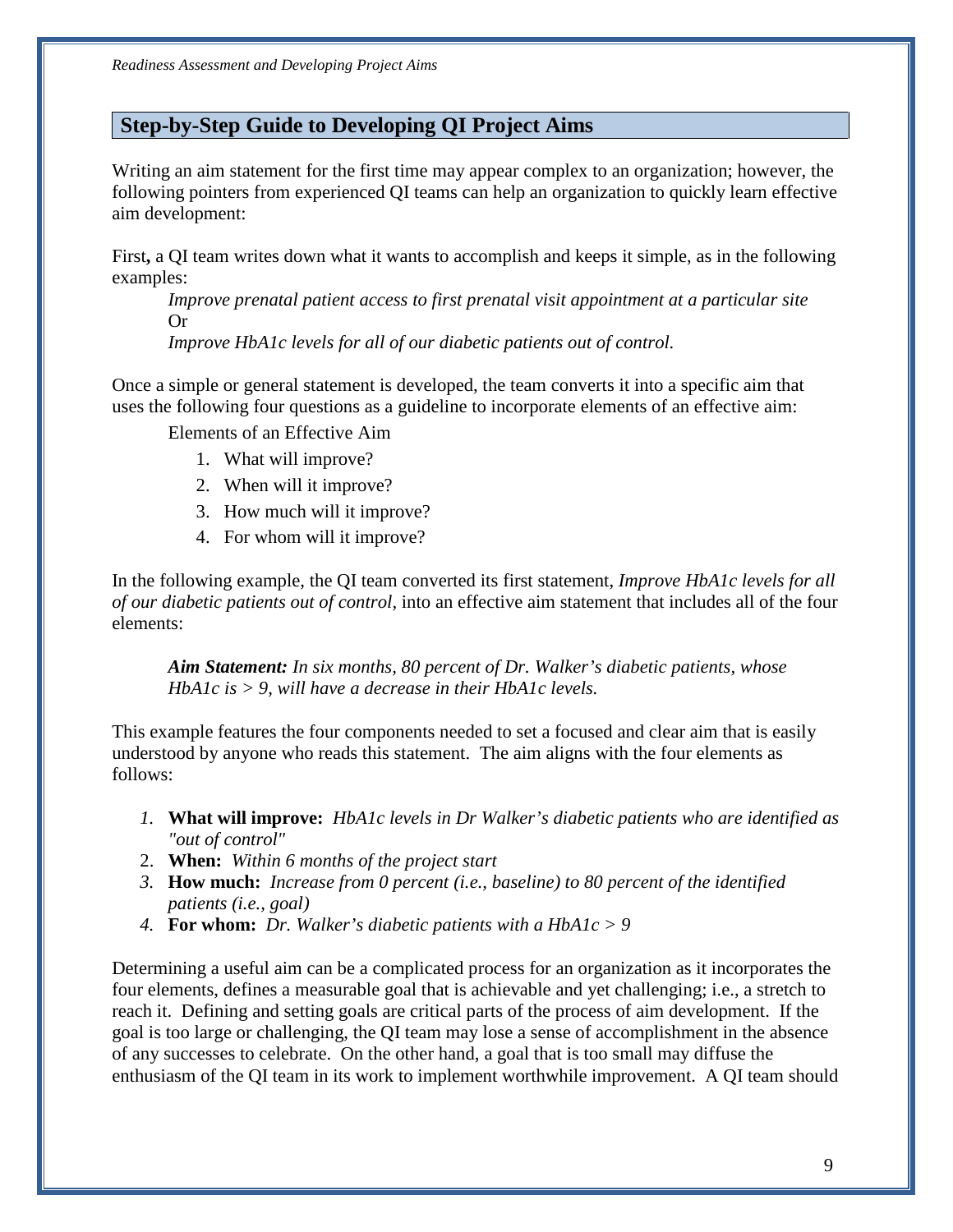also be prepared to adjust the aim as the organization works through other issues, such as, establishing an *improvement team*.

 Since improvement requires setting aims, an organization will improve if it has a clear and firm effective aims. intention to do so. Agreeing on the aim and allocating the people and resources necessary to accomplish the aim are critical. The following is a list of tips and recommendations for setting

### **Tips for Setting Aims**

- progress. Teams make better progress when they are very specific about their aims. Make **1. State the aim clearly.** Achieving agreement on the aim of a project is critical for maintaining sure that the aim statement describes the system to be improved, and the patient population. In addition, ensure that the aim gives guidance on the approaches to improvement.
- example, the aim "Reduce operating room time" is not as effective as "Reduce operating room **2. Include numerical goals that require fundamental change to the system.** Teams are more successful when they have unambiguous, focused aims. Setting numerical goals clarifies the aim, helps to create tension for change, directs measurement, and focuses initial changes. For time by 50% within 12 months." Including numerical goals not only clarifies the aim but also helps team members begin to think about what their measures of improvement will be, what initial changes they might make, and what level of support they will need.
- **3. Set stretch goals.** A "stretch" goal is one to reach for within a certain time. Setting stretch goals such as "Reduce operating room time by 50% within 12 months" communicates immediately and clearly that maintaining the status quo is not an option. Effective leaders make it clear that the goal cannot be met by tweaking the existing system. Once this is clear, people begin to look for ways to overcome barriers and achieve the stretch goals.
- operating room time by 40%" or "by 20%." To avoid drifting away from the aim, repeat the **4. Avoid aim drift.** Once the aim has been set, the team needs to be careful not to back away from it deliberately or "drift" away from it unconsciously. The initial stretch goal "Reduce operating room time by 50% within 12 months" can slip almost imperceptibly to "Reduce aim continually. Start each team meeting with an explicit statement of aim, for example, "Remember, we're here to reduce operating room time by 50% within 12 months," and then review progress quantitatively over time.
- the team's overall aim is at a system level (for example, "Reduce adverse drug events in critical care by 30% within 12 months"), team members may find that focusing for a time on a **5. Be prepared to refocus the aim.** Every team needs to recognize when to refocus its aim. If smaller part of the system (for example, "Reduce adverse drug events for critical care patients on the cardiac service by 30% within 12 months") will help them achieve the desired systemlevel goal. Note: Don't confuse aim drift, or backing away from a stretch goal (which usually isn't a good tactic), with consciously deciding to work on a smaller part of the system (which often is a good tactic).

The following example provides an aim statement created by the hypothetical Southeast Health Center's QI team and the checklist the team used to assess its completed aim statement. Using the Aim Statement Checklist to assess the QI team's aim statement provides reassurance that the team included the necessary components of the aim statement for its improvement project.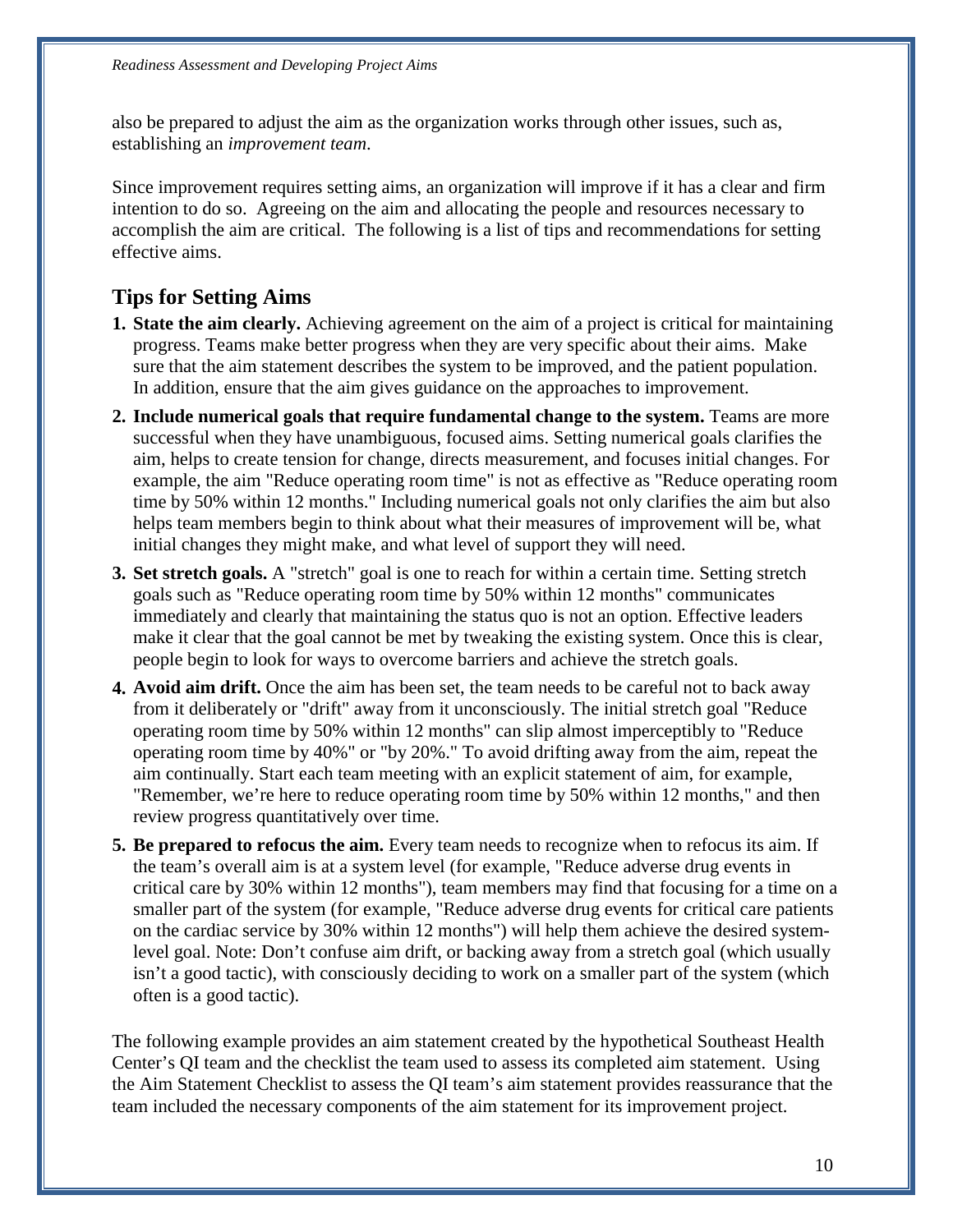#### **Example 5.1: Assessing the Aim Statement for Southeast Health Center (SHC) Using the Aim Statement Checklist**

**Aim Statement:** *Over the next 12 months*, *we will redesign the care systems of Southeast Health Center to increase the number of patients aged 50 to 80 years in Dr. Stallings' practice, so that greater than 52 percent of these patients are screened for colorectal cancer.* 

*Guidance:* 

- *No additional staffing will be required as a result of this improvement*
- *A key focus will be systems for patient outreach*

*\*Here is an example of how Southeast Health Center evaluated its aim statement using the Aim Statement Checklist. [link]* 

#### **Aim Statement Checklist for Example 5.1:** (8)

- **SHC**: More patients will be screened for colorectal cancer  $\checkmark$  What is expected to happen?
- $\checkmark$  Time period to achieve the aim?
	- **SHC**: 12 months
- $\checkmark$  Which system will be improved? **SHC**: Care systems that improve colorectal cancer screening
- **SHC**: Patients aged 50 to 80 years in Dr. Stallings' practice  $\checkmark$  What is the target population?
- $\checkmark$  Specific numerical goals? **SHC:** Greater than 52 percent will be screened for colorectal cancer
- $\checkmark$  Guidance, such as, strategies for the effort and limitations? **SHC**: As noted, no new staff plus focus on patient outreach

#### <span id="page-12-0"></span>**Using Benchmark Data to Set Target Goals for an Aim Statement**

 patient population served. For some measures, it may be possible to find examples of benchmark data, which demonstrates the performance of a best practice. It is important to consider an organizational size, payer mix, and other criteria in an effort to achieve an accurate comparison. team to substantially and meaningfully improve. Using this method to help set the aim also Advanced discussions on the use of benchmark data can be found in the **Managing Data for**  Evaluating what others achieved provides appropriate context for choosing the numerical portion of an organization's aim. While the goal of screening *100 percent of patients for colorectal cancer screening* is optimal, it is not realistic. An organization can set an appropriate and realistic goal based on the review of comparable data after consideration of the payer mix of the organization's particular patient population when making comparisons to others' achievements. An organization may consider socioeconomic status and race/ethnicity of the population served, Reviewing what others accomplished may help an organization to understand what is feasible to achieve. The numerical part of the aim should be obtainable, yet high enough to challenge the assists with determining readiness for the organization to embark on the improvement journey. **Performance Improvement** module.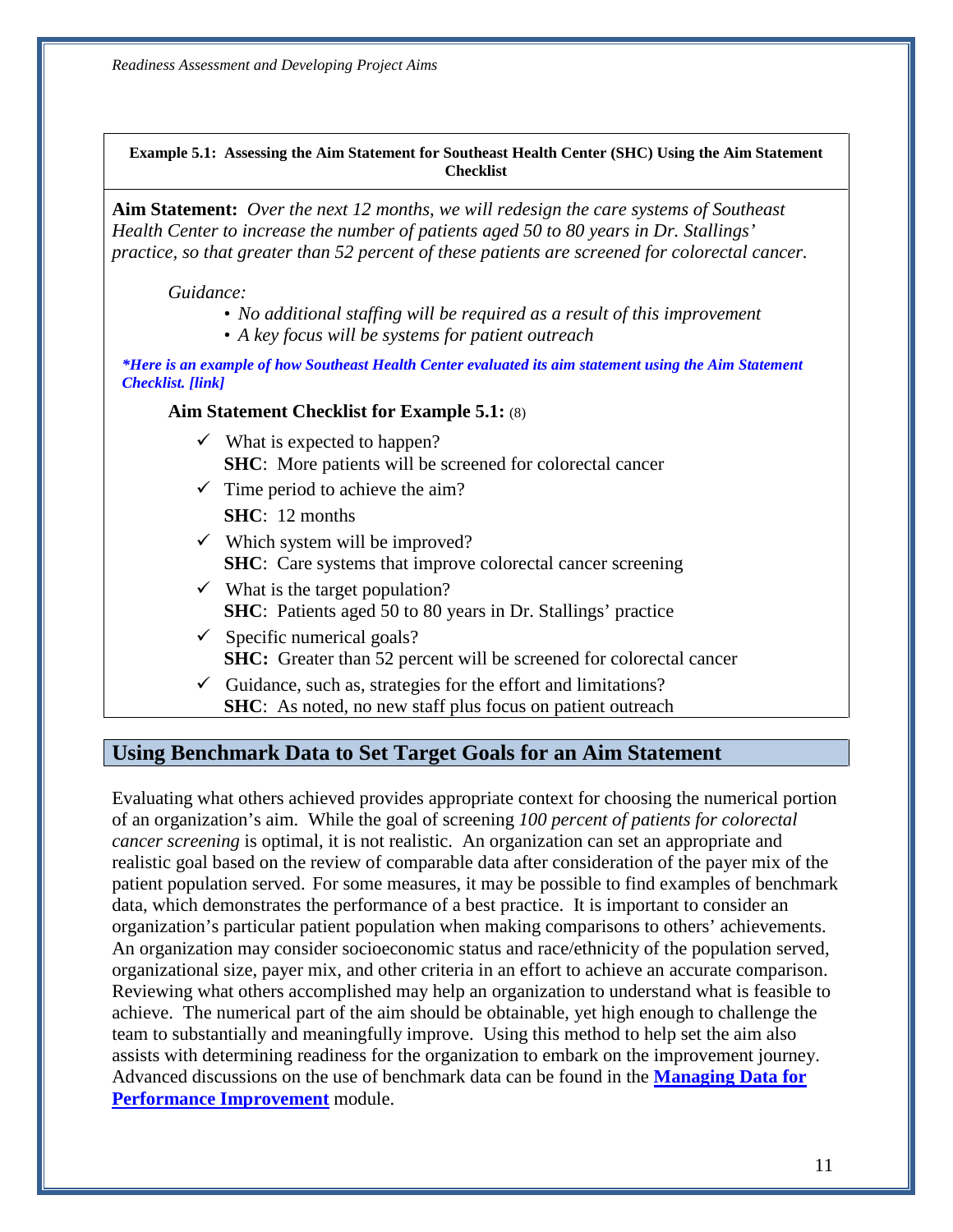### <span id="page-13-0"></span>**Revisiting the Project Aim in a QI Project**

Once an aim has been set, it is important for an organization to periodically revisit the aim to evaluate its usefulness and appropriateness for the team's improvement work. Ideally, at each QI or project planning meeting, a team should review the measurements and progress toward the aim. Some important questions for an organization or QI team to consider during this evaluation are:

- Does the aim still align with the progress that is occurring?
- Do the measures being collected show progress toward achieving the aim?
- Does the aim need to be adjusted or revised to align with the organization's data and changes being made?
- Are the changes helping the organization to reach its intended goals?

 An aim statement may go through many revisions as the team's goal becomes more narrow and focused. It is recommended that the aim statement be reviewed at each team meeting to help keep focus on the intended goals, as well as assess its alignment with the data that is being collected. (9)

# <span id="page-13-1"></span> **Part 6: Tools to Support the Development of Project Aims**

 useful elements that an organization can modify for its particular setting. Tools that organizations have found helpful in developing a QI project aim are listed in the chart below. While all tools do not necessarily work for every organization, many of the tools contain

| Name of Tool & Link                        | <b>Description</b>                                                  |  |  |
|--------------------------------------------|---------------------------------------------------------------------|--|--|
| <b>Developing an Aim Statement</b>         | http://www.ncchca.org/files/Clinical/collaborative%20light%200      |  |  |
|                                            | 9/Developing%20an%20Aim%20Statement.doc                             |  |  |
| <b>SMART Worksheet - Checklist: Making</b> | http://www.mdanderson.org/education-and-research/resources-         |  |  |
| <b>SMART</b> goals                         | for-professionals/clinical-tools-and-resources/clinical-safety-and- |  |  |
|                                            | effectiveness-educational-program/pdca/smart-worksheet.doc          |  |  |
| <b>Sample Aim Statement Worksheet</b>      | http://www.rwjf.org/files/research/sampleaimstatement.pdf           |  |  |
| Aim Statement and Population of Focus      | http://www.healthcarecommunities.org/SearchResult.aspx?search       |  |  |
| Examples                                   | text=Aim%20Statement%20and%20Population%20of%20Focus                |  |  |
|                                            | %20Examples                                                         |  |  |
| How to Develop a Quality Improvement Aim   | http://www.healthcarecommunities.org/SearchResult.aspx?search       |  |  |
| <b>Statement</b>                           | text=Aim%20Statement%20and%20Population%20of%20Focus                |  |  |
|                                            | %20Examples                                                         |  |  |

| Table 6.1: Useful Tools to Support an Organization with Developing Project Aims |  |  |
|---------------------------------------------------------------------------------|--|--|
|---------------------------------------------------------------------------------|--|--|